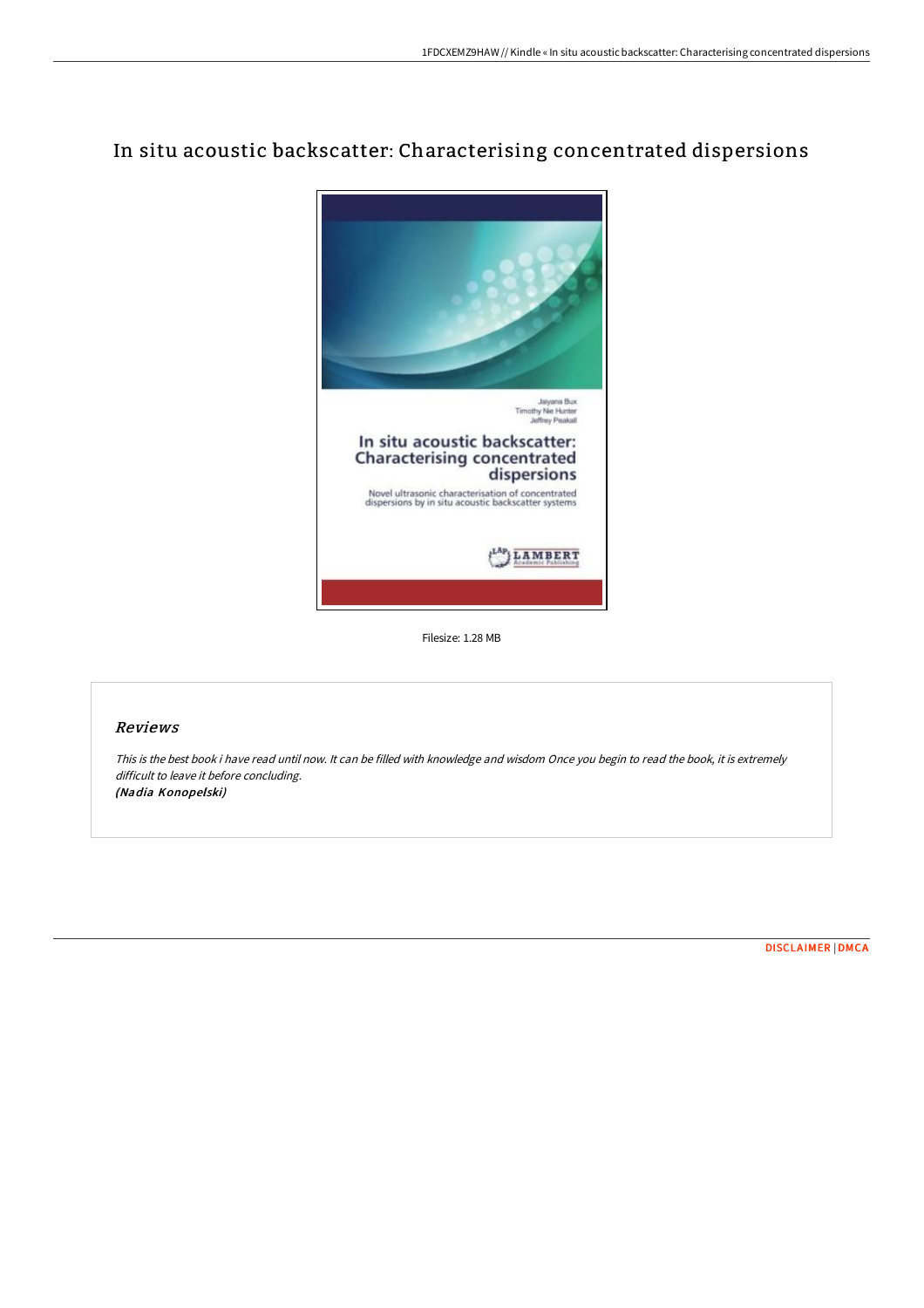## IN SITU ACOUSTIC BACKSCATTER: CHARACTERISING CONCENTRATED DISPERSIONS



To save In situ acoustic backscatter: Characterising concentrated dispersions PDF, please refer to the web link beneath and download the ebook or have accessibility to other information which are relevant to IN SITU ACOUSTIC BACKSCATTER: CHARACTERISING CONCENTRATED DISPERSIONS ebook.

Condition: New. Publisher/Verlag: LAP Lambert Academic Publishing | Novel ultrasonic characterisation of concentrated dispersions by in situ acoustic backscatter systems | Acoustic backscatter systems are an ultrasonic technique normally utilised for characterising particle size and concentration in large, dilute sediment suspensions. This book outlines their novel application for the in situ characterisation of concentrated dispersions of many arbitrary particles, including those in the colloidal size range. An alternative analysis technique is verified in conjunction with a correlative approach, for determining concentration from the measured acoustic backscatter strength. Sediment specific attenuation and backscattering constants are extracted directly from measurement, negating the requirement for heuristic expressions describing sediment specific attenuating and backscattering properties. The corresponding methods are then used to characterise the mobilisation and subsequent resettling of inorganic sediments mixed via jet impingement. Monodisperse colloidal organic latex particles are also manufactured via large-scale crossflow membrane emulsification, and characterised in situ. Additionally, attenuation and backscattering properties in the previously unmeasured colloidal size range, are fully normalised using the density ratio. | Format: Paperback | Language/Sprache: english | 212 pp.

 $\boxed{m}$ Read In situ acoustic backscatter: [Characterising](http://albedo.media/in-situ-acoustic-backscatter-characterising-conc.html) concentrated dispersions Online D Download PDF In situ acoustic backscatter: [Characterising](http://albedo.media/in-situ-acoustic-backscatter-characterising-conc.html) concentrated disper sions